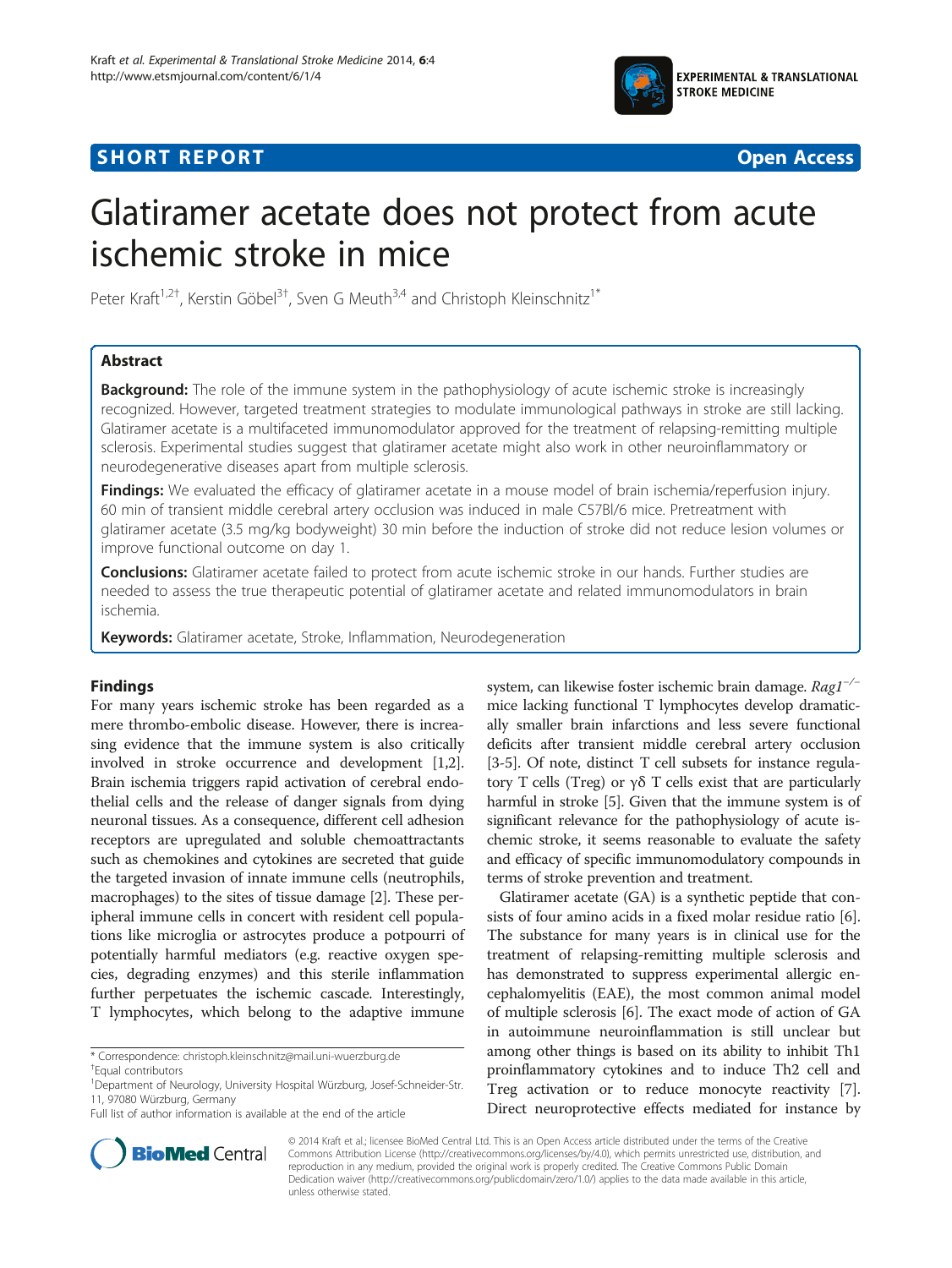<span id="page-1-0"></span>brain-derived neurotrophic factor (BDNF) may also play a role [[8](#page-2-0)]. However, the therapeutic potential of GA in ischemic stroke is unclear and previous studies in rodents produced controversial results [\[9](#page-2-0)[,10\]](#page-3-0). Here, we investigated the effect of GA on stroke outcome in a wellestablished mouse model of brain ischemia/reperfusion injury.

All experiments were approved by the respective institutional (University of Würzburg, Germany; University of Münster, Germany) and governmental authorities (Regierung von Unterfranken and Landesamt für Natur, Umwelt und Verbraucherschutz Nordrhein-Westfalen). Six to eight week old male C57Bl/6 mice weighing 20–25 g were used in the study which was conducted in accordance with the recently published ARRIVE guidelines [\(http://www.nc3rs.org/ARRIVE\)](http://www.nc3rs.org/ARRIVE). 60 min of transient middle cerebral artery occlusion (tMCAO) using a monofilament was performed as described [\[11\]](#page-3-0). This model mounts a strong and immediate local inflammatory response in the ischemic brain [\[12](#page-3-0)]. GA (TEVA Pharma, 3.5 mg/kg bodyweight) [[13](#page-3-0)] or vehicle (NaCl 0.9%) were injected intravenously 30 min before tMCAO. Animals were randomly assigned to the operators by an independent person not involved in data acquisition and analysis.

We performed surgery and evaluation of all read-out parameters while being blinded to the experimental groups. Infarct volumes were calculated from coronal brain slices stained with 2,3,5-triphenyltetrazolium chloride (TTC) 24 h after tMCAO [\[11\]](#page-3-0). The Bederson score [[14\]](#page-3-0) and the grip test score [[15](#page-3-0)] were assessed to monitor global neurologic function, motor function, and coordination.

Stroke volumes were expressed as mean ± SEM. Functional outcome parameters were depicted as scatter plots including median with the 25% percentile and the 75% percentile given in brackets in the text. For statistical analysis, the GraphPad Prism 5.0 software package (GraphPad Software) was used. Data were tested for Gaussian distribution with the D'Agostino and Pearson omnibus normality test and then analyzed by unpaired, two-tailed Student´s t-test or Mann Whitney U test. P values < 0.05 were considered statistically significant.

Prophylactic administration of GA did not alter stroke outcome (Figure 1). Stroke volumes on day 1 after 60 min tMCAO were similar between GA-treated mice and vehicletreated controls  $(66.4 \text{ mm}^3 \pm 37.3 \text{ mm}^3 \text{ vs. } 76.7 \text{ mm}^3 \pm 1)$ 31.0 mm<sup>3</sup>,  $n = 7$ ,  $p > 0.05$ ) (Figure 1A). Accordingly, no differences in functional outcome parameters were observed (Bederson score: 3.0 [2.0, 3.0] vs 3.0 [1.0, 3.0],



1 after transient middle cerebral artery occlusion (tMCAO). GA was applied 30 min before tMCAO at a dosage of 3.5 mg/kg bodyweight. Stroke sizes appeared to be similar between the two groups and this was confirmed by infarct volumetry (right panel) (n = 7/group). (B) GA did not improve functional outcome on day 1 after tMCAO. The Bederosn score (left panel) and the grip test (right panel) did not differ between GA-treated mice and vehicle-treated controls (n = 5-7/group). Unpaired, 2-tailed Student's t test (infarct volumes) or Mann–Whitney Test (Bederson score, grip test); n.s. = not significant.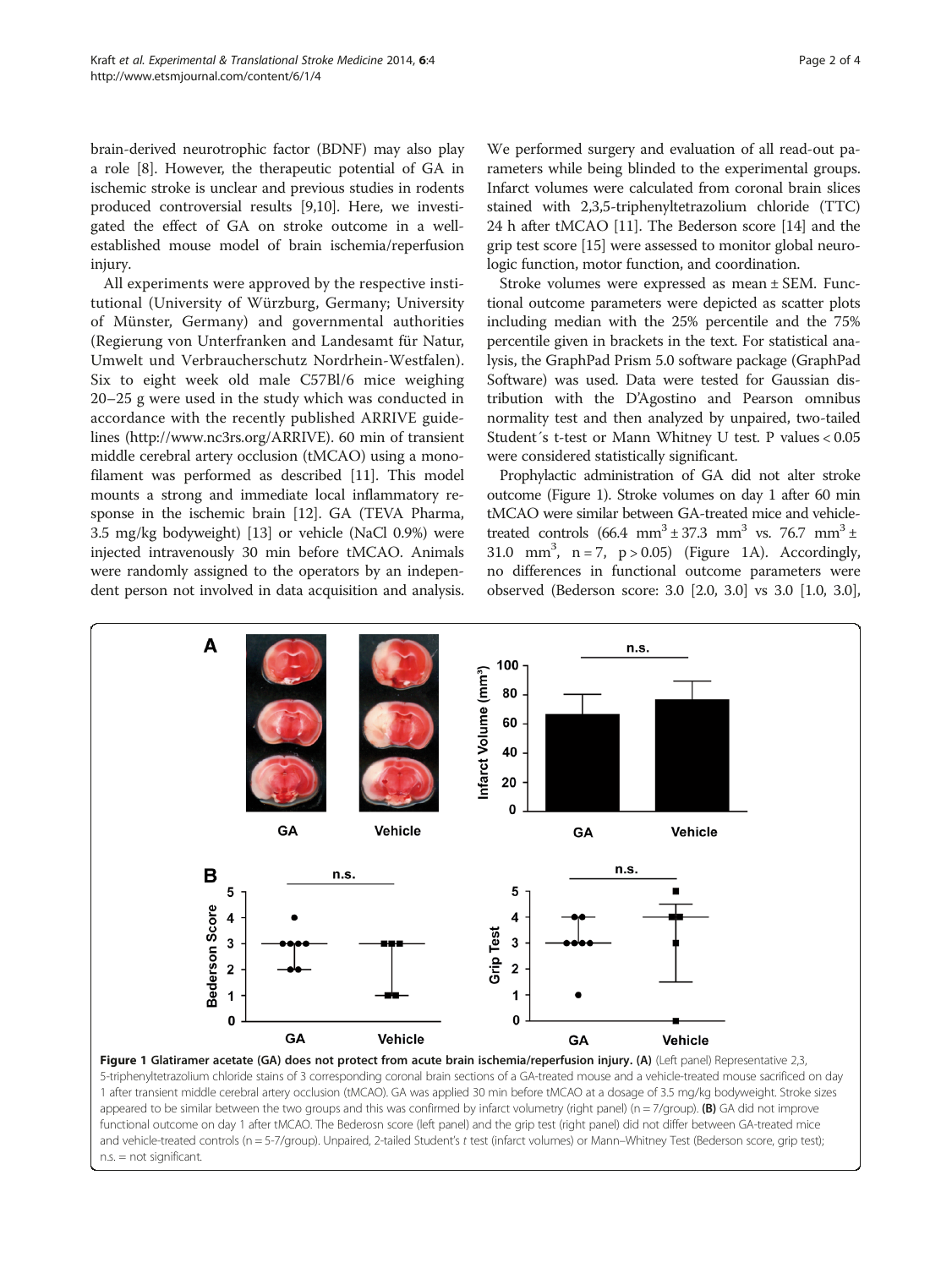<span id="page-2-0"></span> $n = 5-7$ ,  $p > 0.05$ ; Grip test: 3.0 [3.0, 4.0] vs 4.0 [1.5, 4.5],  $n = 5-7$ ,  $p > 0.05$ ) (Figure [1](#page-1-0)B).

The present study failed to demonstrate a protective effect of GA in experimental stroke in mice even when administered in a prophylactic setting. This is in line with a previous investigation showing that GA does not reduce stroke volumes or functional deficits on day 3 and day 7 after transient or permanent MCAO despite a downregulation of pro-inflammatory cytokines [\[10\]](#page-3-0). In contrast, Ibarra et al. [9] reported that GA exerts beneficial effects on stroke outcome both histologically and clinically after tMCAO in rats when applied 30 min after reperfusion. However, in this study GA-induced neuroprotection became manifest not before day 7. The exact reasons for these discrepant findings are unclear at present but differences in the stroke models (transient vs permanent) or animal species (rat vs mice) used certainly play a role. In addition, the dosing regimens including the time of GA-application (prophylactic vs therapeutic) differed between the two ancestor studies and ours.

GA has already been tested in other neurodegenerative disease models apart from stroke and EAE but again with divergent results [[16](#page-3-0)]. While GA protected from axonal and neuronal degeneration after optic nerve crush [[17](#page-3-0),[18](#page-3-0)] or in a mouse model of Alzheimer's disease [[19\]](#page-3-0), the substance was ineffective in animal models of amyotrophic lateral sclerosis [[20,21](#page-3-0)]. However, even if GA might mediate some neuroprotection in primarily neurodegenerative diseases its application in ischemic stroke appears less promising.

Several studies already exist that addressed the therapeutic potential of other immunomodulatory agents in models of ischemic stroke. Treatment with FTY720, which sequesters T lymphocytes within their lymphoid organs [[22](#page-3-0)] and which is also approved for the treatment of multiple sclerosis, protects from ischemic neurodegeneration by reducing the interplay between thrombotic and inflammatory processes ('thrombo-inflammation') in the cerebral microvasculature [[11](#page-3-0)]. However, other modes of FTY720 action such as blood–brain barrier stabilization, reduction of immune cell infiltration or direct neuroprotection might also play a role [\[23,24\]](#page-3-0). Similarly, blocking of the very late antigen-4/vascular adhesion molecule-1 axis by injecting a monoclonal antibody against CD49d (the murine equivalent of natalizumab) has been shown to shield the brain against deleterious neuroinflammation after stroke in rodents [[25,26](#page-3-0)] although an identical approach was ineffective in our hands (unpublished observations).

Our study has several limitations. First, we only focused on the outcome at a very early stage after stroke (day 1). Therefore, we cannot exclude neuroprotective effects of GA that become operative only at more advanced stages of infarct development [9]. Moreover, different GA dosing or application regimes could have produced different results. Finally, we refrained from conducting profound mechanistic studies since we did not find an obvious phenotype in GA-treated animals.

Taken together, our study failed to confirm a protective effect of GA in acute ischemic stroke in mice. Nevertheless, the concept of immunomodulation in brain ischemia is still tempting given the promising reports on other immunomodulatory agents. Further studies in relevant disease models are warranted.

#### Competing interests

The authors declare that they have no competing interests.

#### Authors' contributions

PK and KG performed the experiments and drafted the manuscript. SGM and CK conceived and funded the entire study and wrote the manuscript. All authors read and approved the final manuscript.

#### Acknowledgements

We thank Melanie Glaser and Daniela Urlaub for excellent technical assistance. This publication was funded by the German Research Foundation (DFG) and the University of Würzburg in the funding programme Open Access Publishing.

#### Author details

<sup>1</sup>Department of Neurology, University Hospital Würzburg, Josef-Schneider-Str. 11, 97080 Würzburg, Germany. <sup>2</sup>Institute for Clinical Epidemiology and Biometry and Comprehensive Heart Failure Centre, University of Würzburg, Würzburg, Germany. <sup>3</sup>Department of Neurology, University of Münster Albert-Schweitzer-Campus 1, Gebäude A1, Westturm, Ebene 05 48149 Münster, Germany. <sup>4</sup>Institute of Physiology - Neuropathophysiology, University of Münster, Münster, Germany.

#### Received: 17 February 2014 Accepted: 18 February 2014 Published: 27 February 2014

#### References

- 1. Magnus T, Wiendl H, Kleinschnitz C: Immune mechanisms of stroke. Curr Opin Neurol 2012, 25:334–340.
- 2. Iadecola C, Anrather J: The immunology of stroke: from mechanisms to translation. Nat Med 2011, 17:796–808.
- 3. Yilmaz G, Arumugam TV, Stokes KY, Granger DN: Role of T lymphocytes and interferon-gamma in ischemic stroke. Circulation 2006, 113:2105–2112.
- 4. Kleinschnitz C, Schwab N, Kraft P, Hagedorn I, Dreykluft A, Schwarz T, Austinat M, Nieswandt B, Wiendl H, Stoll G: Early detrimental T-cell effects in experimental cerebral ischemia are neither related to adaptive immunity nor thrombus formation. Blood 2010, 115:3835–3842.
- 5. Kleinschnitz C, Kraft P, Dreykluft A, Hagedorn I, Göbel K, Schuhmann MK, Langhauser F, Helluy X, Schwarz T, Bittner S, Mayer CT, Brede M, Varallyay C, Pham M, Bendszus M, Jakob P, Magnus T, Meuth SG, Iwakura Y, Zernecke A, Sparwasser T, Nieswandt B, Stoll G, Wiendl H: Regulatory T cells are strong promoters of acute ischemic stroke in mice by inducing dysfunction of the cerebral microvasculature. Blood 2013, 121:679–691.
- 6. Dhib-Jalbut S: Mechanisms of action of interferons and glatiramer acetate in multiple sclerosis. Neurology 2002, 58:S3–9.
- 7. Lalive PH, Neuhaus O, Benkhoucha M, Burger D, Hohlfeld R, Zamvil SS, Weber MS: Glatiramer acetate in the treatment of multiple sclerosis: emerging concepts regarding its mechanism of action. CNS Drugs 2011, 25:401–414.
- 8. Kala M, Miravalle A, Vollmer T: Recent insights into the mechanism of action of glatiramer acetate. J Neuroimmunol 2011, 235:9-17.
- 9. Ibarra A, Avendaño H, Cruz Y: Copolymer-1 (Cop-1) improves neurological recovery after middle cerebral artery occlusion in rats. Neurosci Lett 2007, 425:110–113.